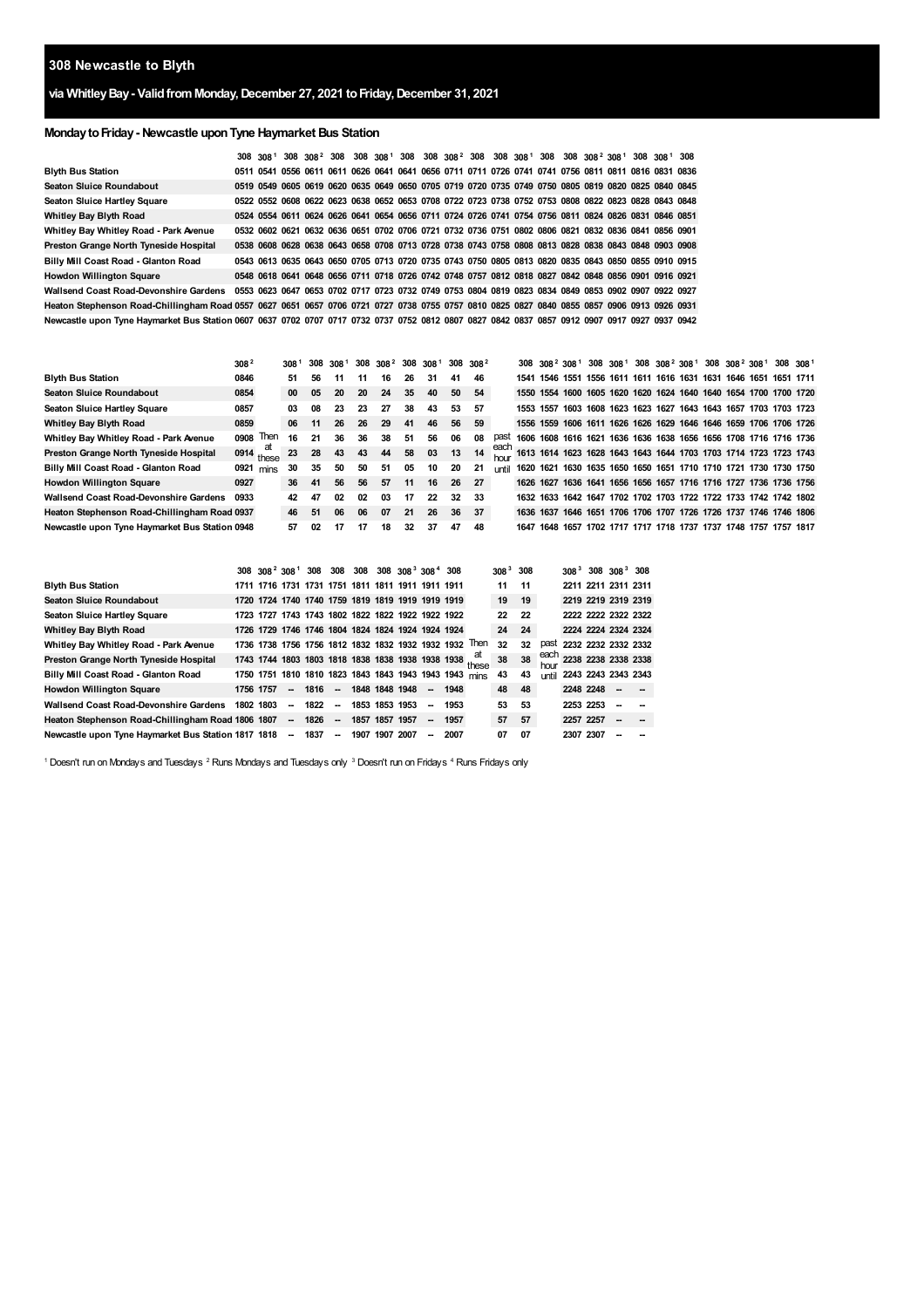### **Monday to Friday - Blyth Bus Station**

|                                                                                                                                                                         | 308    | 308       | 308 <sup>1</sup>                                                                                                        | 308    |  |  |  |                                           |        |  |  |  | 308 308 <sup>2</sup> 308 308 308 <sup>1</sup> 308 308 308 <sup>2</sup> 308 <sup>1</sup> 308 308 <sup>1</sup> 308 308 <sup>1</sup> 308 308 <sup>1</sup> 308 <sup>2</sup> 308 308 <sup>1</sup> 308 308 <sup>2</sup>                                                        |  |  |
|-------------------------------------------------------------------------------------------------------------------------------------------------------------------------|--------|-----------|-------------------------------------------------------------------------------------------------------------------------|--------|--|--|--|-------------------------------------------|--------|--|--|--|--------------------------------------------------------------------------------------------------------------------------------------------------------------------------------------------------------------------------------------------------------------------------|--|--|
| Newcastle upon Tyne Haymarket Bus Station                                                                                                                               |        |           | 0612 0642                                                                                                               | $\sim$ |  |  |  | 0655 0712 0710 0725 0742 0740 0800 0812   | $\sim$ |  |  |  | 0820 0825 0840 0845 0855 0905 0910 0910 0925 0925 0940                                                                                                                                                                                                                   |  |  |
| <b>Heaton Coast Road-Benton Road</b>                                                                                                                                    |        | 0622 0652 |                                                                                                                         | $\sim$ |  |  |  | 0706 0722 0721 0736 0752 0751 0811 0822 - |        |  |  |  | 0831 0836 0851 0856 0906 0916 0921 0921 0936 0936 0951                                                                                                                                                                                                                   |  |  |
| Hadrian Lodge Coast Road-Station Road Slip Road                                                                                                                         | $\sim$ |           | 0626 0656                                                                                                               | $\sim$ |  |  |  | 0710 0726 0725 0740 0756 0755 0815 0826   | $\sim$ |  |  |  | 0835 0840 0855 0900 0910 0920 0925 0925 0940 0940 0955                                                                                                                                                                                                                   |  |  |
| <b>Battle Hill Willington Square</b>                                                                                                                                    |        | 0631 0701 |                                                                                                                         | $\sim$ |  |  |  | 0716 0731 0731 0746 0801 0801 0821 0831   | $\sim$ |  |  |  | 0841 0846 0901 0906 0916 0926 0931 0931 0946 0946 1001                                                                                                                                                                                                                   |  |  |
| Billy Mill Coast Road - Glanton Road                                                                                                                                    |        |           |                                                                                                                         |        |  |  |  |                                           |        |  |  |  | 0606 0636 0706 0706 0722 0736 0737 0752 0806 0807 0827 0836 0832 0847 0852 0907 0912 0922 0932 0937 0937 0952 0952 1007                                                                                                                                                  |  |  |
| Preston Grange North Tyneside Hospital                                                                                                                                  |        |           |                                                                                                                         |        |  |  |  |                                           |        |  |  |  | 0611 0641 0711 0711 0728 0741 0743 0758 0811 0813 0833 0841 0838 0853 0858 0913 0918 0928 0938 0943 0943 0958 0958 1013                                                                                                                                                  |  |  |
| Whitley Bay Park Avenue - York Road                                                                                                                                     |        |           |                                                                                                                         |        |  |  |  |                                           |        |  |  |  | 0617 0647 0717 0717 0736 0747 0751 0806 0817 0821 0841 0847 0846 0901 0906 0921 0926 0936 0946 0950 0951 1006 1006 1020                                                                                                                                                  |  |  |
| <b>Whitley Bay Blyth Road</b>                                                                                                                                           |        |           |                                                                                                                         |        |  |  |  |                                           |        |  |  |  | 0623 0653 0723 0723 0743 0753 0758 0813 0823 0828 0848 0853 0853 0908 0913 0928 0933 0943 0953 0956 0958 1013 1013 1026                                                                                                                                                  |  |  |
| <b>Seaton Sluice Hartley Square</b>                                                                                                                                     |        |           |                                                                                                                         |        |  |  |  |                                           |        |  |  |  | 0625 0655 0725 0725 0746 0755 0801 0816 0825 0831 0851 0855 0856 0911 0916 0931 0936 0946 0956 0958 1001 1016 1016 1028                                                                                                                                                  |  |  |
| <b>Seaton Sluice Roundabout</b>                                                                                                                                         |        |           |                                                                                                                         |        |  |  |  |                                           |        |  |  |  | 0628 0658 0728 0728 0749 0758 0804 0819 0828 0834 0854 0858 0859 0914 0919 0934 0939 0949 0959 1001 1004 1019 1019 1031                                                                                                                                                  |  |  |
| <b>Blyth Bus Station</b>                                                                                                                                                |        |           |                                                                                                                         |        |  |  |  |                                           |        |  |  |  | 0636 0706 0736 0736 0758 0806 0813 0833 0836 0848 0903 0906 0908 0923 0928 0943 0948 0958 1008 1009 1013 1028 1028 1039                                                                                                                                                  |  |  |
|                                                                                                                                                                         |        |           |                                                                                                                         |        |  |  |  |                                           |        |  |  |  |                                                                                                                                                                                                                                                                          |  |  |
|                                                                                                                                                                         |        |           |                                                                                                                         |        |  |  |  |                                           |        |  |  |  |                                                                                                                                                                                                                                                                          |  |  |
|                                                                                                                                                                         |        |           |                                                                                                                         |        |  |  |  |                                           |        |  |  |  | 308 308 <sup>1</sup> 308 308 <sup>1</sup> 308 <sup>2</sup> 308 308 <sup>1</sup> 308 308 <sup>2</sup> 308 308 <sup>1</sup> 308 308 <sup>1</sup> 308 <sup>2</sup> 308 308 <sup>1</sup> 308 308 <sup>2</sup> 308 308 <sup>1</sup> 308 308 <sup>1</sup> 308 308 <sup>1</sup> |  |  |
| Newcastle upon Tyne Haymarket Bus Station                                                                                                                               |        |           |                                                                                                                         |        |  |  |  |                                           |        |  |  |  | 0940 0945 0955 1005 1010 1010 1025 1025 1040 1040 1045 1055 1105 1110 1110 1125 1125 1140 1140 1145 1155 1205 1210 1210                                                                                                                                                  |  |  |
| <b>Heaton Coast Road-Benton Road</b>                                                                                                                                    |        |           |                                                                                                                         |        |  |  |  |                                           |        |  |  |  | 0951 0956 1006 1016 1021 1021 1036 1036 1051 1051 1056 1106 1116 1121 1121 1136 1136 1151 1151 1156 1206 1216 1221 1221                                                                                                                                                  |  |  |
| Hadrian Lodge Coast Road-Station Road Slip Road 0955 1000 1010 1020 1025 1025 1040 1040 1055 1055 1100 1110 1120 1125 1125 1140 1140 1155 1155 1200 1210 1220 1225 1225 |        |           |                                                                                                                         |        |  |  |  |                                           |        |  |  |  |                                                                                                                                                                                                                                                                          |  |  |
| <b>Battle Hill Willington Square</b>                                                                                                                                    |        |           |                                                                                                                         |        |  |  |  |                                           |        |  |  |  | 1001 1006 1016 1026 1031 1031 1046 1046 1101 1101 1106 1116 1126 1131 1131 1146 1146 1201 1201 1206 1216 1226 1231 1231                                                                                                                                                  |  |  |
| Billy Mill Coast Road - Glanton Road                                                                                                                                    |        |           |                                                                                                                         |        |  |  |  |                                           |        |  |  |  | 1007 1012 1022 1032 1037 1037 1052 1052 1107 1107 1112 1122 1132 1137 1137 1152 1152 1207 1207 1212 1222 1232 1237 1237                                                                                                                                                  |  |  |
| Preston Grange North Tyneside Hospital                                                                                                                                  |        |           |                                                                                                                         |        |  |  |  |                                           |        |  |  |  | 1013 1018 1028 1038 1043 1043 1058 1058 1113 1113 1118 1128 1138 1143 1143 1158 1158 1213 1213 1218 1228 1238 1243 1243                                                                                                                                                  |  |  |
| Whitley Bay Park Avenue - York Road                                                                                                                                     | 1021   |           |                                                                                                                         |        |  |  |  |                                           |        |  |  |  | 1026 1036 1046 1050 1051 1106 1106 1120 1121 1126 1136 1146 1150 1151 1206 1206 1220 1221 1226 1236 1246 1250 1251                                                                                                                                                       |  |  |
| Whitley Bay Blyth Road                                                                                                                                                  |        |           |                                                                                                                         |        |  |  |  |                                           |        |  |  |  | 1028 1033 1043 1053 1056 1058 1113 1113 1126 1128 1133 1143 1153 1156 1158 1213 1213 1226 1228 1233 1243 1253 1256 1258                                                                                                                                                  |  |  |
| <b>Seaton Sluice Hartley Square</b>                                                                                                                                     |        |           |                                                                                                                         |        |  |  |  |                                           |        |  |  |  | 1031 1036 1046 1056 1058 1101 1116 1116 1128 1131 1136 1146 1156 1158 1201 1216 1216 1228 1231 1236 1246 1256 1258 1301                                                                                                                                                  |  |  |
| <b>Seaton Sluice Roundabout</b>                                                                                                                                         |        |           |                                                                                                                         |        |  |  |  |                                           |        |  |  |  | 1034 1039 1049 1059 1101 1104 1119 1119 1131 1134 1139 1149 1159 1201 1204 1219 1219 1231 1234 1239 1249 1259 1301 1304                                                                                                                                                  |  |  |
| <b>Blyth Bus Station</b>                                                                                                                                                |        |           |                                                                                                                         |        |  |  |  |                                           |        |  |  |  |                                                                                                                                                                                                                                                                          |  |  |
|                                                                                                                                                                         |        |           | 1043 1048 1058 1108 1109 1113 1128 1128 1139 1143 1148 1158 1208 1209 1213 1228 1228 1239 1243 1248 1258 1308 1309 1313 |        |  |  |  |                                           |        |  |  |  |                                                                                                                                                                                                                                                                          |  |  |

|  |  |  |  |  |  |  |  |  |  |  | 308 <sup>1</sup> 308 308 <sup>2</sup> 308 308 <sup>1</sup> 308 308 <sup>1</sup> 308 <sup>2</sup> 308 308 <sup>1</sup> 308 308 <sup>2</sup> 308 308 <sup>1</sup> 308 308 <sup>1</sup> 308 <sup>2</sup> 308 308 <sup>1</sup> 308 308 <sup>2</sup> 308 308 <sup>2</sup> 308 308 <sup>2</sup><br>1225 1225 1240 1240 1245 1255 1305 1310 1310 1325 1325 1340 1340 1345 1355 1405 1410 1410 1425 1425 1440 1440 1445 1455<br>1236 1236 1251 1251 1256 1306 1316 1321 1321 1336 1336 1351 1351 1356 1406 1416 1421 1421 1436 1436 1451 1451 1456 1506<br>Hadrian Lodge Coast Road-Station Road Slip Road 1240 1240 1255 1255 1300 1310 1320 1325 1325 1340 1340 1355 1355 1400 1410 1420 1425 1425 1440 1440 1455 1455 1500 1510<br>1246 1246 1301 1301 1306 1316 1326 1331 1331 1346 1346 1401 1401 1406 1416 1426 1431 1431 1446 1446 1501 1501 1506 1516<br>1252 1252 1307 1307 1312 1322 1332 1337 1337 1352 1352 1407 1407 1412 1422 1432 1437 1437 1452 1452 1507 1507 1512 1522<br>1258 1258 1313 1313 1318 1328 1338 1343 1343 1358 1358 1413 1413 1418 1428 1438 1443 1443 1458 1458 1513 1513 1518 1528<br>1306 1306 1320 1321 1326 1336 1346 1350 1351 1406 1406 1420 1421 1426 1436 1446 1450 1451 1506 1506 1520 1521 1526 1536<br>1313 1313 1326 1328 1333 1343 1353 1356 1358 1413 1413 1426 1428 1433 1443 1453 1456 1458 1513 1513 1526 1528 1533 1543<br>1316 1316 1328 1331 1336 1346 1356 1358 1401 1416 1416 1428 1431 1436 1446 1456 1458 1501 1516 1516 1528 1531 1536 1546<br>1319 1319 1331 1334 1339 1349 1359 1401 1404 1419 1419 1431 1434 1439 1449 1459 1501 1504 1519 1519 1531 1534 1539 1549<br>1328 1328 1339 1343 1348 1358 1408 1409 1413 1428 1428 1439 1443 1448 1458 1508 1509 1513 1528 1528 1539 1543 1548 1558 |
|--|--|--|--|--|--|--|--|--|--|--|----------------------------------------------------------------------------------------------------------------------------------------------------------------------------------------------------------------------------------------------------------------------------------------------------------------------------------------------------------------------------------------------------------------------------------------------------------------------------------------------------------------------------------------------------------------------------------------------------------------------------------------------------------------------------------------------------------------------------------------------------------------------------------------------------------------------------------------------------------------------------------------------------------------------------------------------------------------------------------------------------------------------------------------------------------------------------------------------------------------------------------------------------------------------------------------------------------------------------------------------------------------------------------------------------------------------------------------------------------------------------------------------------------------------------------------------------------------------------------------------------------------------------------------------------------------------------------------------------------------------------------------------------------------------------------------------------------------------------------------------------|

|                                                                                                                                                                    |  |  |  |  |  |  |  |  |  |  |  | 308 <sup>1</sup> 308 <sup>2</sup> 308 308 <sup>1</sup> 308 308 <sup>2</sup> 308 308 <sup>1</sup> 308 308 <sup>1</sup> 308 <sup>2</sup> 308 308 <sup>1</sup> 308 308 <sup>2</sup> 308 308 <sup>1</sup> 308 308 <sup>2</sup> 308 308 <sup>2</sup> 308 308 <sup>1</sup> 308 308 <sup>2</sup> |  |
|--------------------------------------------------------------------------------------------------------------------------------------------------------------------|--|--|--|--|--|--|--|--|--|--|--|-------------------------------------------------------------------------------------------------------------------------------------------------------------------------------------------------------------------------------------------------------------------------------------------|--|
| Newcastle upon Tyne Haymarket Bus Station                                                                                                                          |  |  |  |  |  |  |  |  |  |  |  | 1505 1510 1510 1525 1525 1540 1540 1545 1555 1605 1610 1610 1625 1630 1640 1645 1645 1705 1700 1710 1715 1725 1730 1740                                                                                                                                                                   |  |
| <b>Heaton Coast Road-Benton Road</b>                                                                                                                               |  |  |  |  |  |  |  |  |  |  |  | 1516 1521 1521 1536 1536 1551 1551 1556 1606 1616 1621 1624 1636 1644 1651 1656 1659 1716 1714 1721 1729 1736 1744 1751                                                                                                                                                                   |  |
| Hadrian Lodge Coast Road-Station Road Slip Road 1520 1525 1525 1540 1540 1555 1555 1600 1610 1620 1625 1630 1640 1650 1655 1700 1705 1720 1720 1725 1735 1740 1755 |  |  |  |  |  |  |  |  |  |  |  |                                                                                                                                                                                                                                                                                           |  |
| <b>Battle Hill Willington Square</b>                                                                                                                               |  |  |  |  |  |  |  |  |  |  |  | 1526 1531 1531 1546 1546 1601 1601 1606 1616 1626 1631 1636 1646 1656 1701 1706 1711 1726 1726 1731 1741 1746 1756 1801                                                                                                                                                                   |  |
| Billy Mill Coast Road - Glanton Road                                                                                                                               |  |  |  |  |  |  |  |  |  |  |  | 1532 1537 1537 1552 1552 1607 1607 1612 1622 1632 1637 1642 1652 1702 1707 1712 1717 1732 1732 1737 1747 1752 1802 1807                                                                                                                                                                   |  |
| Preston Grange North Tyneside Hospital                                                                                                                             |  |  |  |  |  |  |  |  |  |  |  | 1538 1543 1543 1558 1558 1613 1613 1618 1628 1638 1643 1648 1658 1708 1713 1718 1723 1738 1738 1743 1753 1758 1808 1813                                                                                                                                                                   |  |
| Whitley Bay Park Avenue - York Road                                                                                                                                |  |  |  |  |  |  |  |  |  |  |  | 1546 1550 1551 1606 1606 1620 1621 1626 1636 1646 1650 1656 1706 1716 1720 1726 1731 1746 1746 1750 1801 1806 1816 1820                                                                                                                                                                   |  |
| Whitley Bay Blyth Road                                                                                                                                             |  |  |  |  |  |  |  |  |  |  |  | 1553 1556 1558 1613 1613 1626 1628 1633 1643 1653 1656 1703 1713 1723 1726 1733 1738 1753 1753 1756 1808 1813 1823 1826                                                                                                                                                                   |  |
| <b>Seaton Sluice Hartley Square</b>                                                                                                                                |  |  |  |  |  |  |  |  |  |  |  | 1556 1558 1601 1616 1616 1628 1631 1636 1646 1656 1658 1706 1716 1726 1728 1736 1741 1756 1756 1758 1811 1816 1826 1828                                                                                                                                                                   |  |
| <b>Seaton Sluice Roundabout</b>                                                                                                                                    |  |  |  |  |  |  |  |  |  |  |  | 1559 1601 1604 1619 1619 1631 1634 1639 1649 1659 1701 1709 1719 1729 1731 1739 1744 1759 1759 1801 1814 1819 1829 1831                                                                                                                                                                   |  |
| <b>Blyth Bus Station</b>                                                                                                                                           |  |  |  |  |  |  |  |  |  |  |  | 1608 1609 1613 1628 1628 1639 1643 1648 1658 1708 1709 1718 1728 1738 1739 1748 1753 1808 1808 1809 1823 1828 1838 1839                                                                                                                                                                   |  |

|                                                                               | 308 <sup>1</sup> | 308 | 308 | 308                           | 308 | 308                           |             |    | $308, 308^3$ |              |                     | $308$ $3083$ 308 |  |
|-------------------------------------------------------------------------------|------------------|-----|-----|-------------------------------|-----|-------------------------------|-------------|----|--------------|--------------|---------------------|------------------|--|
| Newcastle upon Tyne Haymarket Bus Station                                     |                  |     |     | 1745 1750 1810 1812 1830 1912 |     |                               |             | 12 | 12           |              |                     | 2212 2312 2312   |  |
| <b>Heaton Coast Road-Benton Road</b>                                          |                  |     |     | 1756 1801 1821 1822 1841 1922 |     |                               |             | 22 | 22           |              |                     | 2222 2322 2322   |  |
| Hadrian Lodge Coast Road-Station Road Slip Road 1800 1805 1825 1826 1845 1926 |                  |     |     |                               |     |                               |             | 26 | 26           |              |                     | 2226 2326 2326   |  |
| <b>Battle Hill Willington Square</b>                                          |                  |     |     | 1806 1811 1831 1831 1851 1931 |     |                               |             | 31 | 31           |              |                     | 2231 2331 2331   |  |
| Billy Mill Coast Road - Glanton Road                                          |                  |     |     |                               |     | 1812 1817 1837 1836 1857 1936 | Then        | 36 | 36           |              | past 2236 2336 2336 |                  |  |
| Preston Grange North Tyneside Hospital                                        |                  |     |     | 1818 1823 1843 1841 1903 1941 |     |                               | at<br>these | 41 | 41           | each<br>hour |                     | 2241 2341 2341   |  |
| Whitley Bay Park Avenue - York Road                                           |                  |     |     | 1826 1831 1851 1847 1911 1947 |     |                               | mins        | 47 | 47           | <b>until</b> | 2247 2347 2347      |                  |  |
| <b>Whitley Bay Blyth Road</b>                                                 |                  |     |     | 1833 1838 1858 1853 1918 1953 |     |                               |             | 53 | 53           |              |                     | 2253 2353 2353   |  |
| Seaton Sluice Hartley Square                                                  |                  |     |     | 1836 1841 1901 1855 1921 1955 |     |                               |             | 55 | 55           |              |                     | 2255 2355 2355   |  |
| Seaton Sluice Roundabout                                                      |                  |     |     | 1839 1844 1904 1858 1924 1958 |     |                               |             | 58 | 58           |              |                     | 2258 2358 2358   |  |
| <b>Blyth Bus Station</b>                                                      |                  |     |     | 1848 1853 1913 1906 1933 2006 |     |                               |             | 06 | 06           |              |                     | 2306 0006 0006   |  |

Doesn't run on Mondays and Tuesdays  $2$  Runs Mondays and Tuesdays only  $3$  Doesn't run on Fridays